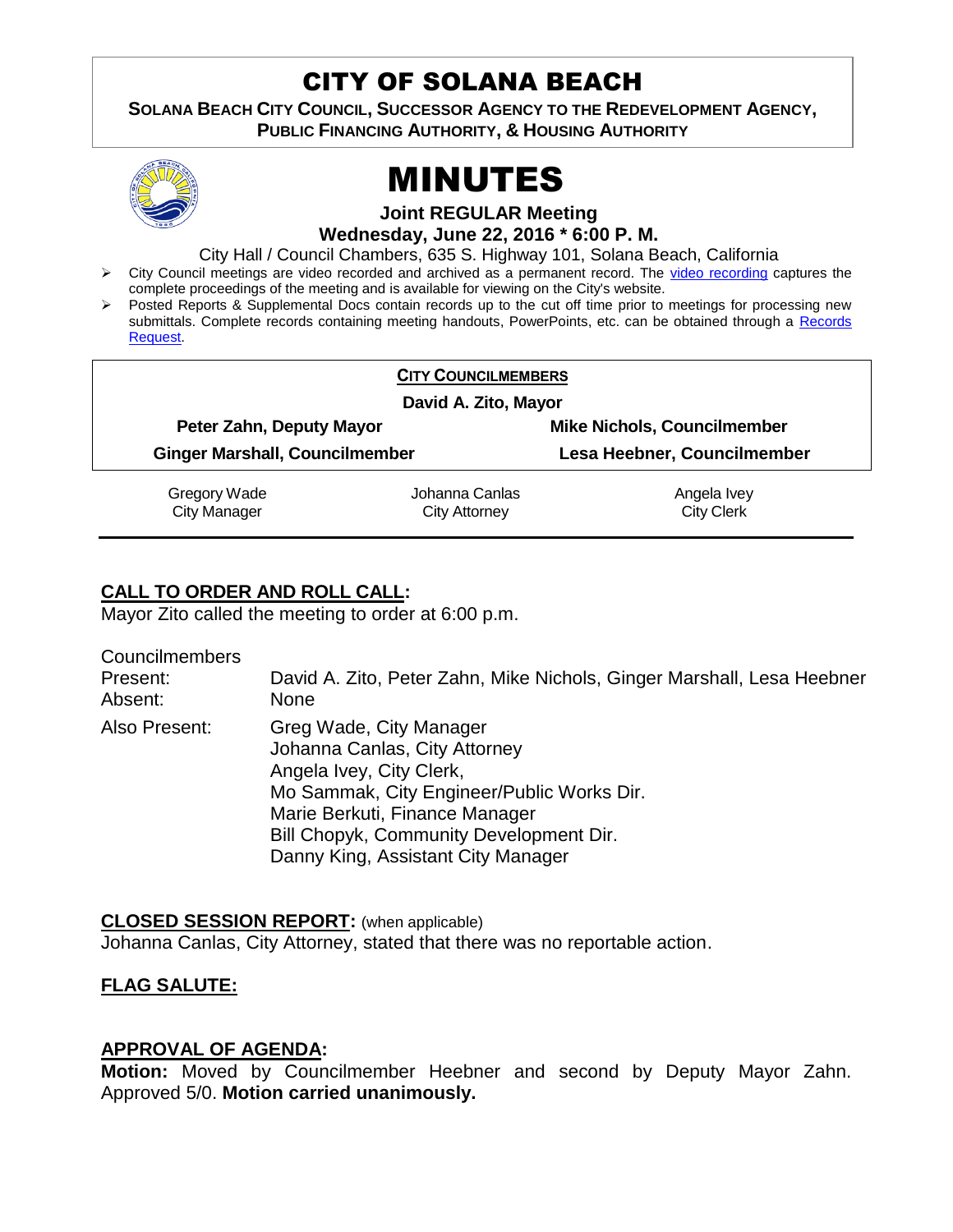#### **PRESENTATIONS:**

Ceremonial items that do not contain in-depth discussion and no action/direction.

#### 1. KAABOO Event

Julie Coleman, KABBOO, presented a PowerPoint (on file) reviewing update of last year's event and their plans for year's event, including areas that would impact Solana Beach..

Council and the Speaker discussed that the main stage would not face Solana Beach but some other stages would remain facing the city, that there would be more safety and security as compared to last year since they would be expecting a larger crowd, the charities that would receive donations were not in Solana Beach but some impact on the Solana Beach community, and that the charities selected were The San Diego Music Foundation, Surfrider Foundation, San Diego Armed Services, and Voices for Children.

Gary Reese, Deputy Manager, Del Mar Fairgrounds, stated that he was excited to have KABBOO again this year, that they were doing everything possible to address any issues that had been brought up, that there would be a designated gate for Uber to make dropoffs and pick- ups.

#### 2. Sheriff's Annual Report

Captain Maryon, presented a PowerPoint reviewing crime statistics over the past six months.

Council and Captain Maryon discussed that gang activity normally flared up during the summer; however there was no real gang activity at that time.

#### **ORAL COMMUNICATIONS: None**

This portion of the agenda provides an opportunity for members of the public to address the City Council on items relating to City business and not appearing on today's agenda by submitting a speaker slip (located on the back table) to the City Clerk. Comments relating to items on this evening's agenda are taken at the time the items are heard. Pursuant to the Brown Act, no action shall be taken by the City Council on public comment items. Council may refer items to the City Manager for placement on a future agenda. The maximum time allotted for each presentation is THREE MINUTES (SBMC 2.04.190). Please be aware of the timer light on the Council Dais.

#### **COUNCIL COMMUNITY ANNOUNCEMENTS / COMMENTARY:**

*An opportunity for City Council to make brief announcements or report on their activities. These items are not agendized for official City business with no action or substantive discussion.* 

# **A. CONSENT CALENDAR:** (Action Items) (A.1. - A.7.)

Items listed on the Consent Calendar are to be acted in a single action of the City Council unless pulled for discussion. Any member of the public may address the City Council on an item of concern by submitting to the City Clerk a speaker slip (located on the back table) before the Consent Calendar is addressed. Those items removed from the Consent Calendar by a member of the Council will be trailed to the end of the agenda, while Consent Calendar items removed by the public will be discussed immediately after approval of the Consent Calendar.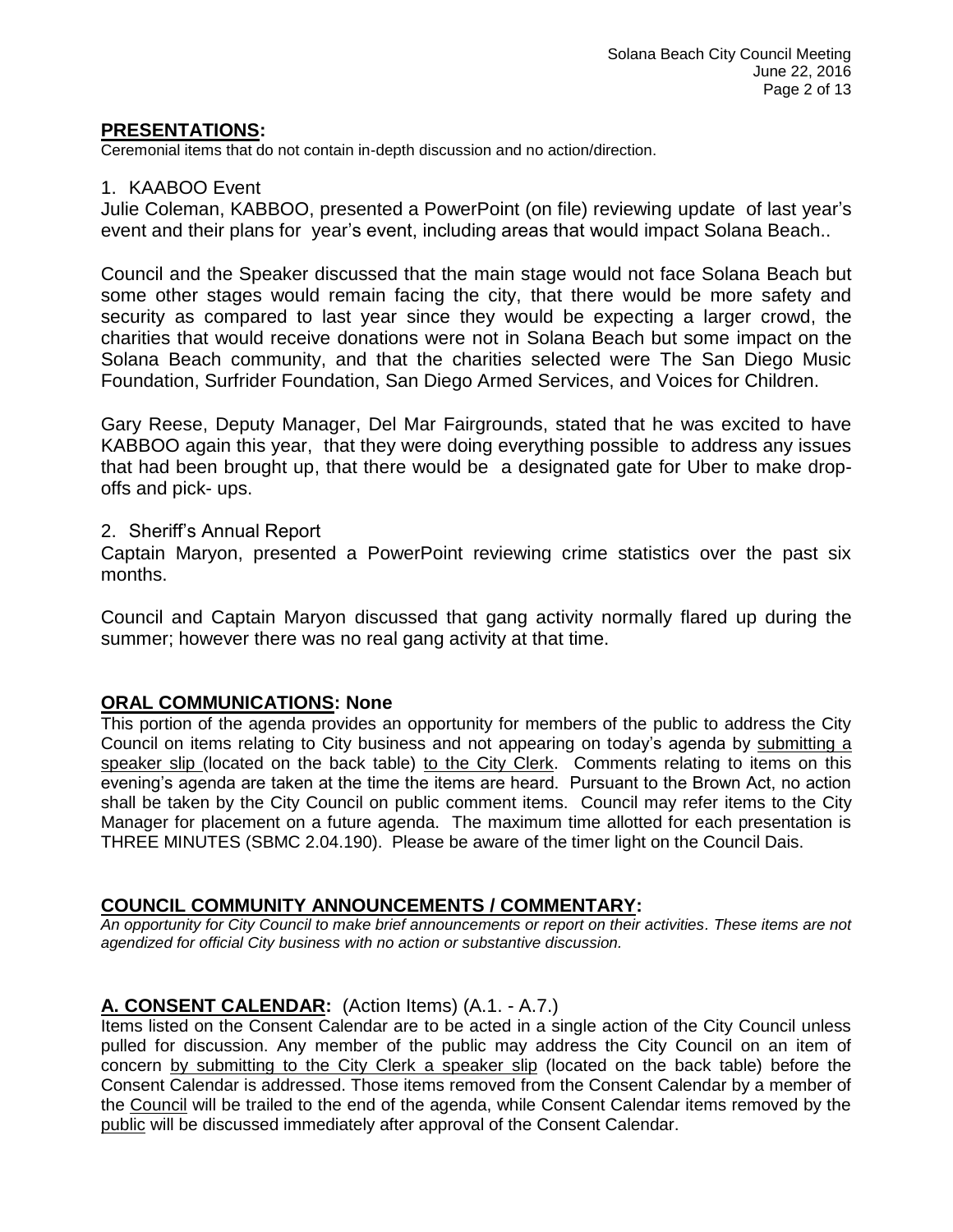# **A.1. Minutes of the City Council.**

Recommendation: That the City Council

1. Approve the Minutes of the City Council Meetings held May 25, 2016.

Approved Minutes [http://www.ci.solana-beach.ca.us/index.asp?SEC=F0F1200D-21C6-4A88-8AE1-0BC07C1A81A7&Type=B\\_BASIC](http://www.ci.solana-beach.ca.us/index.asp?SEC=F0F1200D-21C6-4A88-8AE1-0BC07C1A81A7&Type=B_BASIC) **Motion:** Moved by Councilmember Nichols and second by Councilmember Heebner. Approved 5/0 **Motion carried unanimously.**

# **A.2. Register Of Demands.** (File 0300-30)

Recommendation: That the City Council

1. Ratify the list of demands for May 21, 2016 through June 16, 2016.

[Item A.2. Report \(click here\)](https://solanabeach.govoffice3.com/vertical/Sites/%7B840804C2-F869-4904-9AE3-720581350CE7%7D/uploads/Item_A.2._Report_(click_here)_06-22-16.PDF)

**Motion:** Moved by Councilmember Nichols and second by Councilmember Heebner. Approved 5/0 **Motion carried unanimously.**

# **A.3. General Fund Adopted Budget for Fiscal Year 2015-2016.** (File 0330-30)

Recommendation: That the City Council

1. Receive the report listing changes made to the Fiscal Year 2015-2016 General Fund Adopted Budget.

# [Item A.3. Report \(click here\)](https://solanabeach.govoffice3.com/vertical/Sites/%7B840804C2-F869-4904-9AE3-720581350CE7%7D/uploads/Item_A.3._Report_(click_here)_06-22-16.PDF)

**Motion:** Moved by Councilmember Nichols and second by Councilmember Heebner. Approved 5/0 **Motion carried unanimously.**

# **A.4. Worker Compensation Claims Administration.** (File 0180-75)

Recommendation: That the City Council

1. Adopt **Resolution 2016-086** authorizing the City Manager to negotiate and execute a one-year contract with Tri-Star Risk Management.

[Item A.4. Report \(click here\)](https://solanabeach.govoffice3.com/vertical/Sites/%7B840804C2-F869-4904-9AE3-720581350CE7%7D/uploads/Item_A.4._Report_(click_here)_06-22-16.PDF)

*Posted Reports & Supplemental Docs contain records up to the cut off time, prior to the start of the meeting, for processing new submittals. The final official record containing handouts, PowerPoints, etc. can be obtained through a Records Request to the City Clerk's Office.* **Motion:** Moved by Councilmember Nichols and second by Councilmember Heebner. Approved 5/0 **Motion carried unanimously.**

# **A.6. General Election November 8, 2016.** (File 0430-20)

Recommendation: That the City Council

1. Adopt **Resolution 2016-081** Calling and Giving Notice of the Holding of a General Municipal Election to be held on Tuesday, November 8, 2016, for the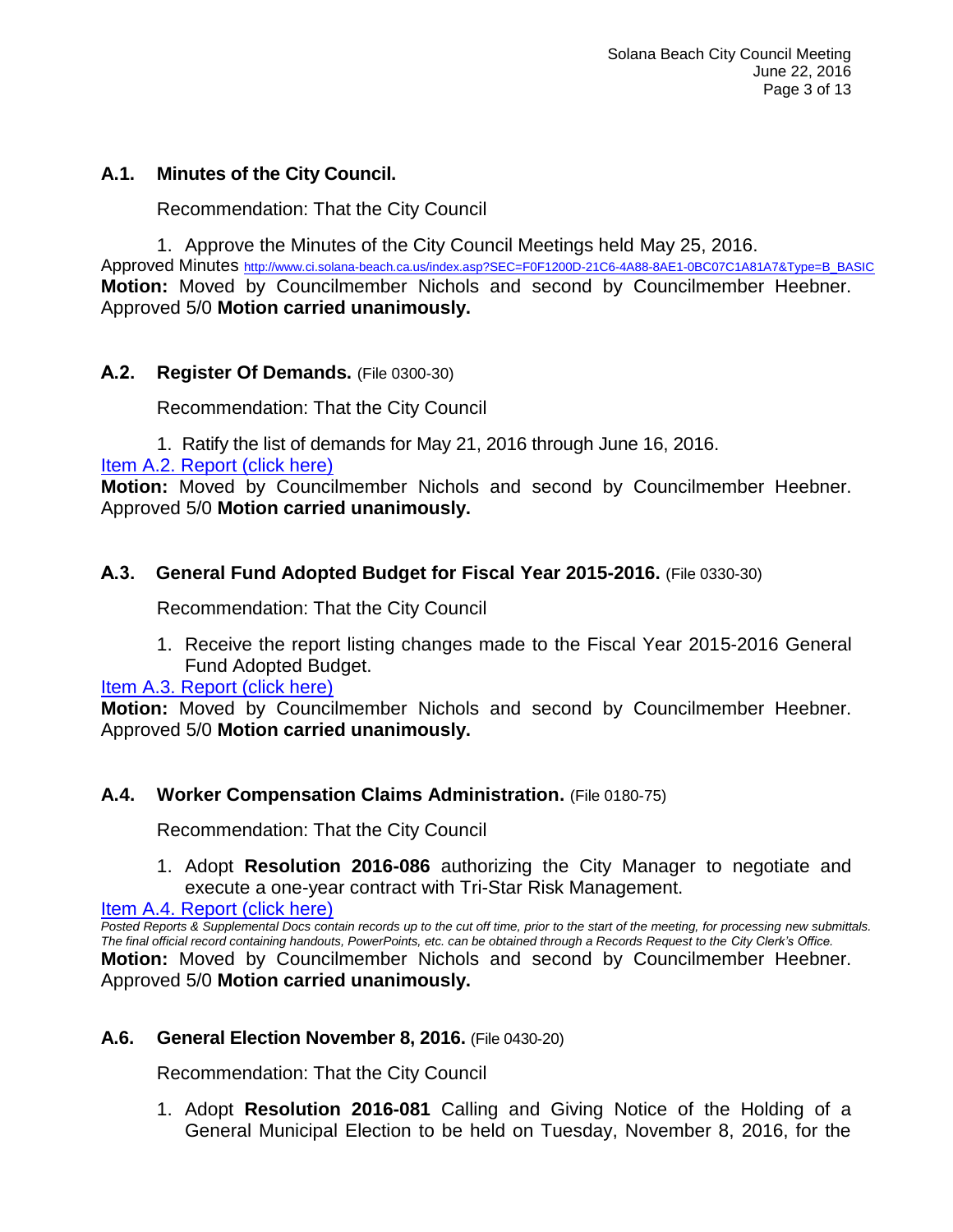Election of Certain Officers as required by the Provision of the Laws of the State of California Relating to General Law Cities and determining tie vote provisions.

- 2. Adopt **Resolution 2016-082** requesting the Board of Supervisors of the County of San Diego to Consolidate a General Municipal Election to be held on Tuesday, November 8, 2016, with the Statewide General Election to be held on that date.
- 3. Adopt **Resolution 2016-083** adopting regulations for Candidates for Elective Office pertaining to Candidate's Statements submitted to the voters at an Election.

#### [Item A.6. Report \(click here\)](https://solanabeach.govoffice3.com/vertical/Sites/%7B840804C2-F869-4904-9AE3-720581350CE7%7D/uploads/Item_A.6._Report_(click_here)_06-22-16.PDF)

*Posted Reports & Supplemental Docs contain records up to the cut off time, prior to the start of the meeting, for processing new submittals. The final official record containing handouts, PowerPoints, etc. can be obtained through a Records Request to the City Clerk's Office.* **Motion:** Moved by Councilmember Nichols and second by Councilmember Heebner. Approved 5/0 **Motion carried unanimously.**

#### **A.7. Quarterly Investment Report.** (File 0350-44)

Recommendation: That the City Council

1. Accepts and files the Cash and Investment Report for the quarter ended March 31, 2016.

#### [Item A.7. Report \(click here\)](https://solanabeach.govoffice3.com/vertical/Sites/%7B840804C2-F869-4904-9AE3-720581350CE7%7D/uploads/Item_A.7._Report_(click_here)_06-22-16.PDF)

*Posted Reports & Supplemental Docs contain records up to the cut off time, prior to the start of the meeting, for processing new submittals. The final official record containing handouts, PowerPoints, etc. can be obtained through a Records Request to the City Clerk's Office.*

**Motion:** Moved by Councilmember Nichols and second by Councilmember Heebner. Approved 5/0 **Motion carried unanimously.**

#### **A.5. Caltrans and San Elijo Lagoon Conservancy Cooperative.** (File 0800-00)

Recommendation: That the City Council

#### 1. Adopt **Resolution 2016-085**:

- a. Approving and authorizing the City Manager to execute the Cooperative Agreement with CALTRANS (California Department of Transportation).
- b. Approving and authorizing the City Manager to negotiate and execute the agreement with SELC.
- c. Authorizing the City Manager to take any and all actions needed to effectuate both agreements.
- d. Appropriating \$470,000 into the North Coast Corridor Community Enhancement Program.
- e. Authorizing the City Treasurer to Amend Fiscal Year 2016/17 Adopted Budget accordingly.

#### [Item A.5. Report \(click here\)](https://solanabeach.govoffice3.com/vertical/Sites/%7B840804C2-F869-4904-9AE3-720581350CE7%7D/uploads/Item_A.5._Report_(click_here)_06-22-16.PDF)

#### [A.5. Updated Report #1](https://solanabeach.govoffice3.com/vertical/Sites/%7B840804C2-F869-4904-9AE3-720581350CE7%7D/uploads/A.5._Updated_Report_1_6-22-16.pdf)

This Item was pulled from Consent by the public for discussion.

*Posted Reports & Supplemental Docs contain records up to the cut off time, prior to the start of the meeting, for processing new submittals. The final official record containing handouts, PowerPoints, etc. can be obtained through a Records Request to the City Clerk's Office.*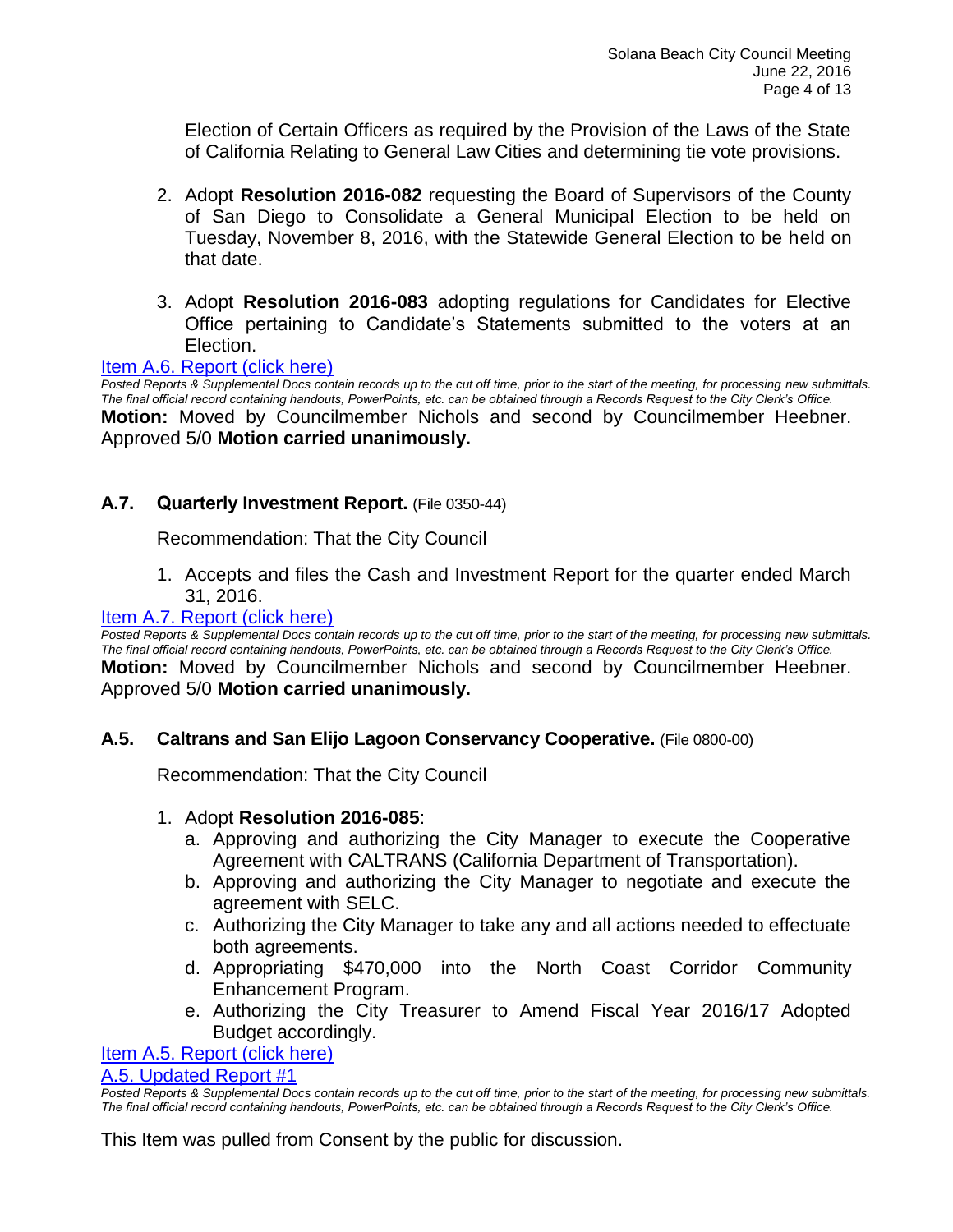Greg Wade, City Manager, introduced the item and stated that two cooperative agreements, with Caltrans and San Elijo Lagoon Conservancy, were for the North Coastal Corridor community enhancement plans and established a funding process, that the Gateway Property project was a subject of the Work Plan, and that the General Plan and the Land Use Element provided zoning designation.

Council and Staff discussed clarification of whether a municipality could take taxpayer funds and transfer them to an individual to pay off a loan for the property that the City did not own and that the City did not have the funds to purchase the property outright in 2011, that a 5013(c) organization stepped in and purchased the property that was completed in 2014, and that the property was dedicated to the City as an open space easement and conservation, that during the same time the I-5 widening project had taken place and that there was some additional remaining funds available for impacted communities, the City identified the Gateway Property project benefitted and enhanced the community, that the property was a 5013(c) organization and benefitted citizens as an open site made available for trails and passive recreation.

#### Public Speaker

Nicole Selby-Thomas stated that the Council unanimously accepted and approved the conservation easement and one million dollars for the Gateway Property project that benefitted the entire community and thanked the Council for their decision.

Council further discussed that the property had fought expensive fights against proposed developers that had included a hotel development at one time, that this examples was one of the main reasons the City incorporated, that the intention was to preserve this property as an open space for everyone to enjoy, and that the City did not put any City funds into it.

**Motion:** Moved by Zahn and seconded by Heebner. **Motion carried unanimously.**

# **B. PUBLIC HEARINGS:** (B.1. – B.3.)

This portion of the agenda provides citizens an opportunity to express their views on a specific issue as required by law after proper noticing by submitting a speaker slip (located on the back table) to the City Clerk. After considering all of the evidence, including written materials and oral testimony, the City Council must make a decision supported by findings and the findings must be supported by substantial evidence in the record. An applicant or designees for a private development/business project, for which the public hearing is being held, is allotted a total of fifteen minutes to speak, as per SBMC 2.04.210. A portion of the fifteen minutes may be saved to respond to those who speak in opposition. All other speakers have three minutes each. Please be aware of the timer light on the Council Dais.

# **B.1. Public Hearing: Streetlight Assessment.** (File 0495-20)

Recommendation: That the City Council

1. Conduct the Public Hearing: Open the public hearing, Report Council disclosures, Receive public testimony, Close the public hearing.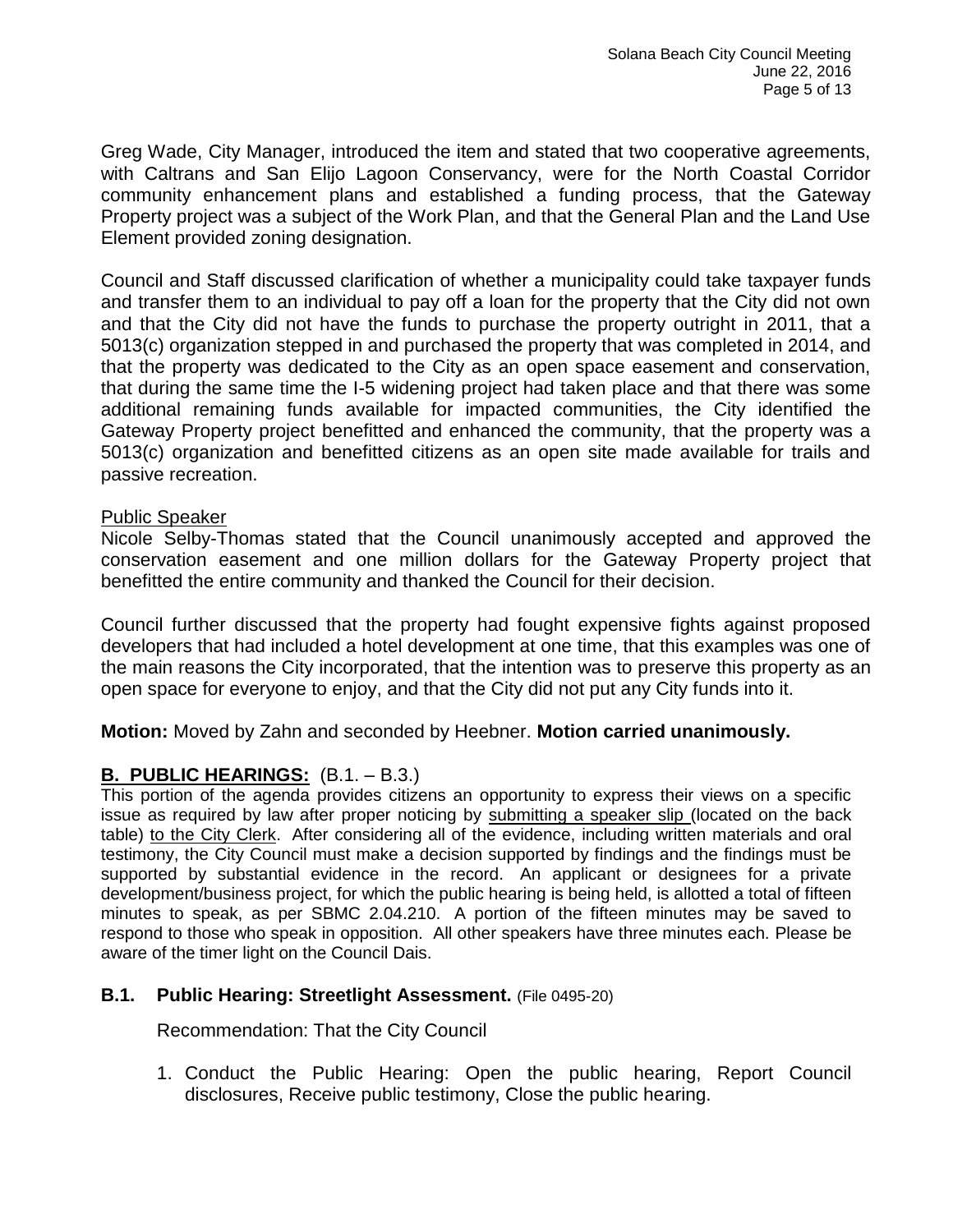- 2. Adopt **Resolution 2016-063** confirming the diagram and assessment; providing for the levy of the annual assessment in a special maintenance district; confirming the Engineer's Report; and ordering the transmission of charges to the County Auditor for collection.
- 3. Adopt **Resolution 2016-064** ordering the levy and collection of annual assessments for FY 2016/17.

[Item B.1. Report \(click here\)](https://solanabeach.govoffice3.com/vertical/Sites/%7B840804C2-F869-4904-9AE3-720581350CE7%7D/uploads/Item_B.1._Report_(click_here)_06-22-16.PDF)

*Posted Reports & Supplemental Docs contain records up to the cut off time, prior to the start of the meeting, for processing new submittals. The final official record containing handouts, PowerPoints, etc. can be obtained through a Records Request to the City Clerk's Office.*

Greg Wade, City Manager, introduced the item.

Mayor Zito opened the public hearing.

**Motion:** Moved by Councilmember Heebner and second by Councilmember Nichols to close the public hearing. Approved 5/0. **Motion carried unanimously.**

No protests received.

**Motion:** Moved by Councilmember Heebner and second by Deputy Mayor Zahn to close the public hearing. Approved 5/0. **Motion carried unanimously.**

**B.2. Public Hearing: Solana Beach Coastal Rail Trail Maintenance District**. (File 0495- 20)

Recommendation: That the City Council

- 1. Conduct the Public Hearing: Open the public hearing, Report Council disclosures, Receive public testimony, Close the public hearing.
- 2. Adopt **Resolution 2016-061**, amending and/or approving the Engineer's Report regarding the Coastal Rail Trail Maintenance District.
- 3. Adopt **Resolution 2016-062**, ordering the levy and collection of the annual assessments regarding the Coastal Rail Trail Maintenance District for Fiscal Year 2016/17.

[Item B.2. Report \(click here\)](https://solanabeach.govoffice3.com/vertical/Sites/%7B840804C2-F869-4904-9AE3-720581350CE7%7D/uploads/Item_B.2._Report_(click_here)_06-22-16.PDF)

*Posted Reports & Supplemental Docs contain records up to the cut off time, prior to the start of the meeting, for processing new submittals. The final official record containing handouts, PowerPoints, etc. can be obtained through a Records Request to the City Clerk's Office.*

Greg Wade, City Manager, introduced the item.

Mayor Zito opened the public hearing.

**Motion:** Moved by Councilmember Heebner and second by Councilmember Nichols to close the public hearing. Approved 5/0. **Motion carried unanimously.**

No protests received.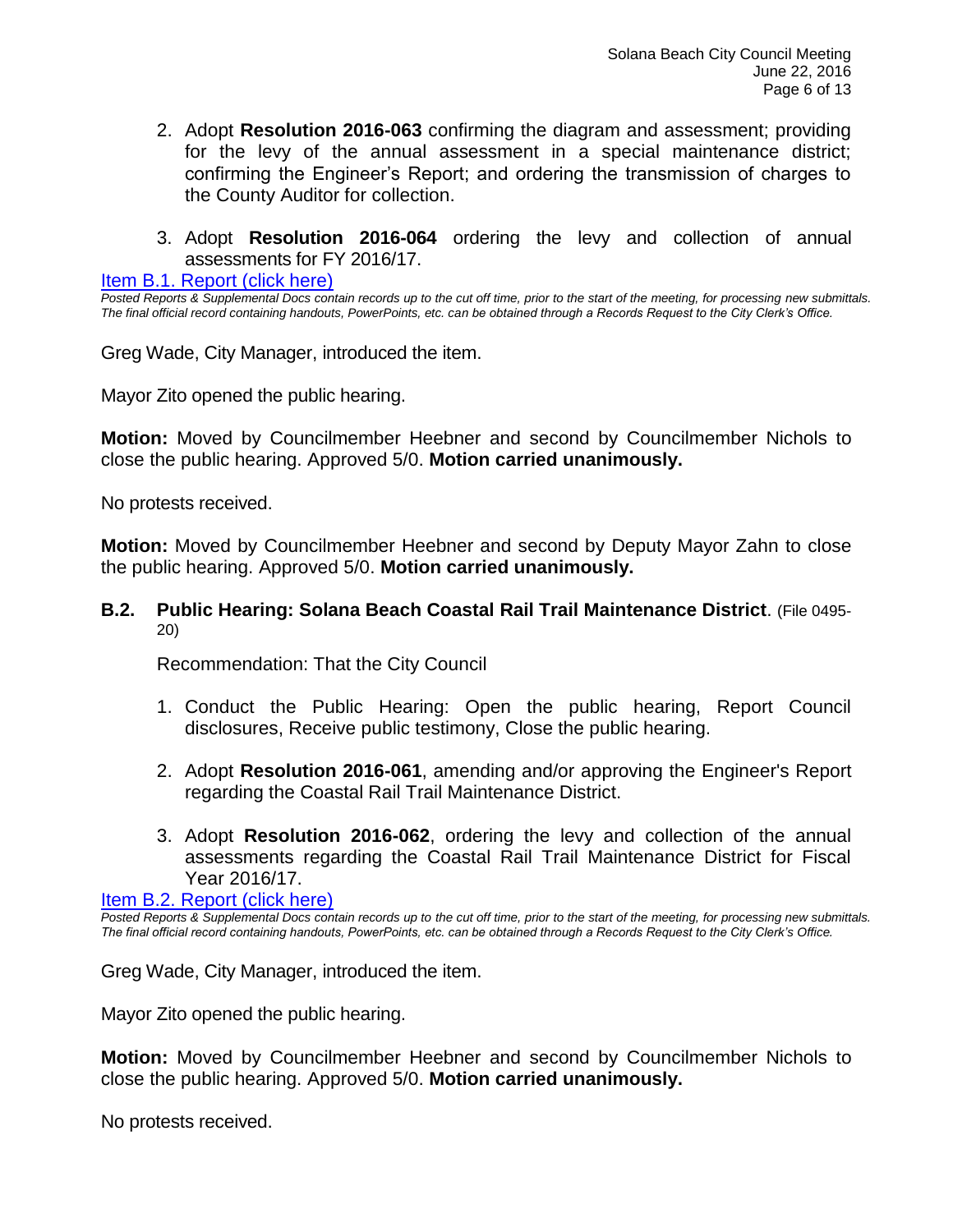**Motion:** Moved by Councilmember Heebner and second by Deputy Mayor Zahn to close the public hearing. Approved 5/0. **Motion carried unanimously.**

## **B.3. Public Hearing: 243 N. Highway 101, Applicant: Evarts / Distillery 101, Case No: 17-15-38.** (File 0610-60)

The proposed project meets the minimum objective requirements under the SBMC, is consistent with the General Plan and may be found, as conditioned, to meet the discretionary findings required as discussed in this report to approve a CUP. Therefore, Staff recommends that the City Council:

- 1. Conduct the Public Hearing: Open the Public Hearing, Report Council Disclosures, Receive Public Testimony, and Close the Public Hearing.
- 2. Find the project exempt from the California Environmental Quality Act pursuant to Section 15301 of the State CEQA Guidelines; and
- 3. If the City Council makes the requisite findings and approves the project, adopt **Resolution 2016-087** conditionally approving a CUP for the project to allow for a tenant improvement to combine two existing restaurant tenant spaces and add 155 square feet from an adjacent office tenant space for the use of a restaurant with a bar or cocktail lounge and to allow for the incidental use four tables and 16 chairs without providing additional parking spaces in a gated patio in front of the proposed tenant space along Highway 101 within The Boardwalk shopping center at 243 N. Highway 101, Solana Beach.

[Item B.3. Report \(click here\)](https://solanabeach.govoffice3.com/vertical/Sites/%7B840804C2-F869-4904-9AE3-720581350CE7%7D/uploads/Item_B.3._Report_(click_here)_06-22-16.PDF)

[B.3. Supplemental Documents -](https://solanabeach.govoffice3.com/vertical/Sites/%7B840804C2-F869-4904-9AE3-720581350CE7%7D/uploads/B.3._Supplemental_Documents_-_R_-_6-22-16.pdf) R

[B.3. Supplemental Documents 6-21 last update -](https://solanabeach.govoffice3.com/vertical/Sites/%7B840804C2-F869-4904-9AE3-720581350CE7%7D/uploads/B.3._Supplemental_Documents__6-21_last_update_-_R_6-22-16.pdf) R

[B.3. Supplemental Documents 6-22 last update](https://solanabeach.govoffice3.com/vertical/Sites/%7B840804C2-F869-4904-9AE3-720581350CE7%7D/uploads/B.3._Supplemental_Documents__6-22_last_update_at_455pm_-_R_6-22-16.pdf) 455 pm - R

*Posted Reports & Supplemental Docs contain records up to the cut off time, prior to the start of the meeting, for processing new submittals. The final official record containing handouts, PowerPoints, etc. can be obtained through a Records Request to the City Clerk's Office.*

Mayor Zito opened the public hearing.

Greg Wade, City Manager, introduced the item.

Corey Andrews, Principal Planner, presented a PowerPoint (on file)

Council and staff discussed the planned 155 ft. area of office space that would be converted to a back area in the kitchen, that Java Depot and Juicers currently had one large table and eight chairs so there would be no increase from the existing use, that the current tables and chairs were assumed to be parked under the existing non-conformity as they had been there as long as Java Depot and Juicers, and that the common area would not be for exclusive use to the tenant as it was an area shared by all of the businesses in the center.

Council Disclosures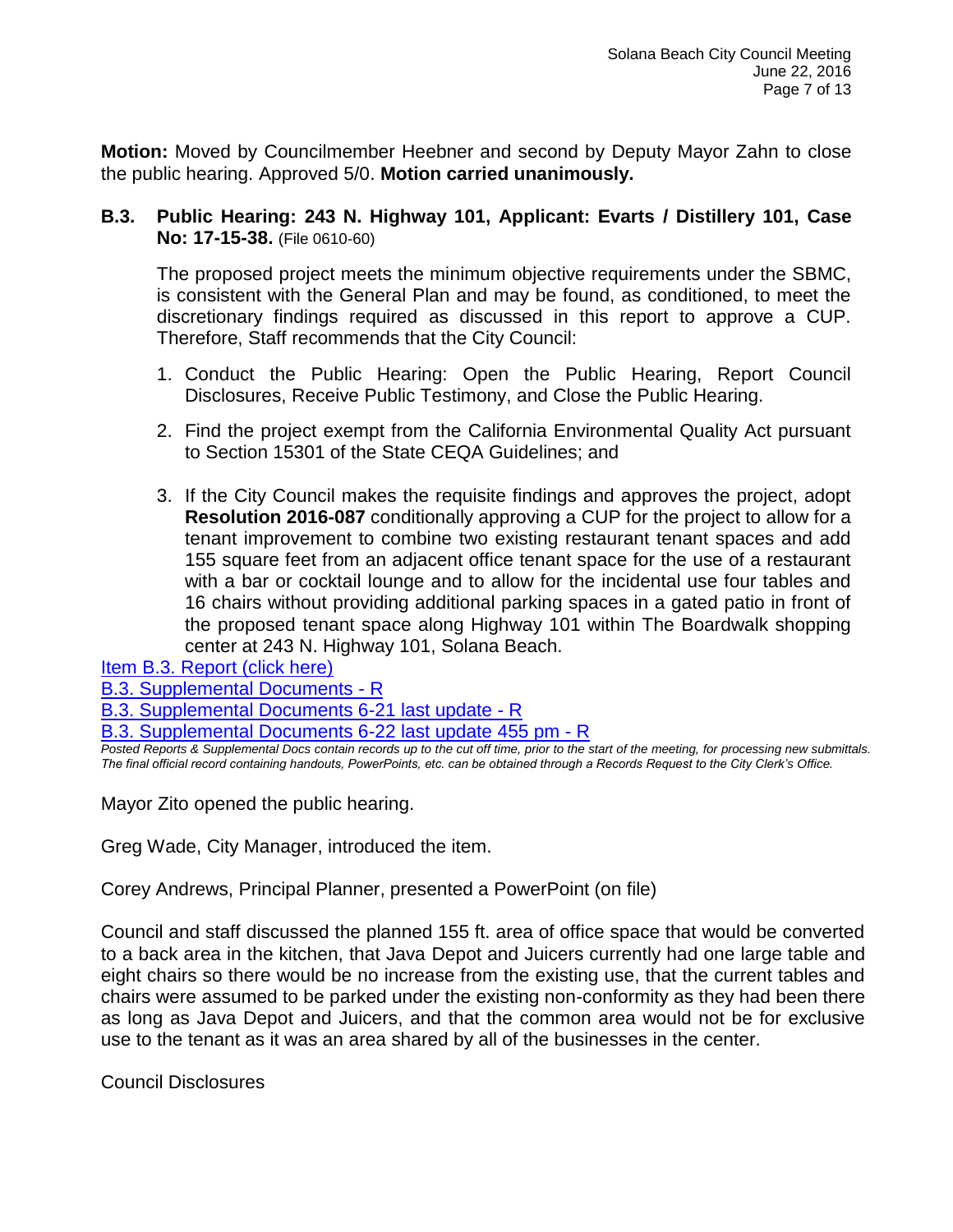# **Applicant**

Bradley Evarts, co-applicant, handed out and showed a design board of the proposed project, and stated that they had been working on this project for two years had been costly and timely, that they wanted to raise the bar with this restaurant and bring a quality Napa style restaurant with organic, local, repurposed, farm-raised to table food, and that their focus would be on the cuisine. He said that they had two other restaurants in the area, Cilantros and Epazote, that both were near residential areas, that they worked with the homeowners on this project, had rules and regulations for their employees in regards to trash disposal and noise, and that they had never experienced any problems with neighbors of other restaurants. He said they had been involved with charities, organizations and different groups that need help, that that they gave back to the community, and that they had employed 3,500 people within their 10 years working in Del Mar and Solana Beach. He stated that they required a high level of service, attention to detail and quality food which they felt lacked in North County, that they wanted the people in the neighborhood to come in and enjoy the restaurant, and that if there was any noise or trash issue he would be there with his 'doors open' to hear concerns and fix the problem. He said that he owned a home in Encinitas, that all his partners were local, they wanted to improve the building with a beautiful exterior and interior, he understood the concerns of the neighbors because he owned a home next to downtown Encinitas, he knew how to control noise, that he acknowledged the concerns of the homeowners because he was one of them, and that he raised four children and understood school and late nights. He stated that he understood the police and that place like Boardwalk becomes dark at night and could bring loitering and crime, that he wanted to help police the area, and bring some life and an extra set of eyes to the neighborhood.

Julia Evarts, co-applicant and designer, stated that the name Distillery 101 Tequileria Kitchen had Brass roots, they would be bringing in the southwest cuisine from their original restaurants and create an atmosphere of an old and established restaurant that had been there forever but , something historic. She stated that it was not going to have a distillery but just creating an old atmosphere that brings an ambience built around the time of distilleries, and that the design was California casual elegance.

Bradley Evarts, applicant, stated that to mitigate the noise they planned to put a barrier of organ pipe cactus along the back west patio that flanked Acacia and, if needed, they would add a glass barrier as well, and that the hours of the restaurant would not represent a late night bar.

# Public Speakers

Lynne Zimet stated that she owned two homes on North Acacia and remembered back when Java Depot had a band and it was taken away due to neighbor complaints and noise, that she said that no problem with a restaurant but opposed the tequila bar and distillery name, and that she would like to ask for a continuance of the item. She stated that her concerns were with another open air bar across the street that the community area would be used solely by the bar at night, t that the restaurant was on the 101 but the parking was on Acacia across the street from her house. She said that her friend owned the nearby building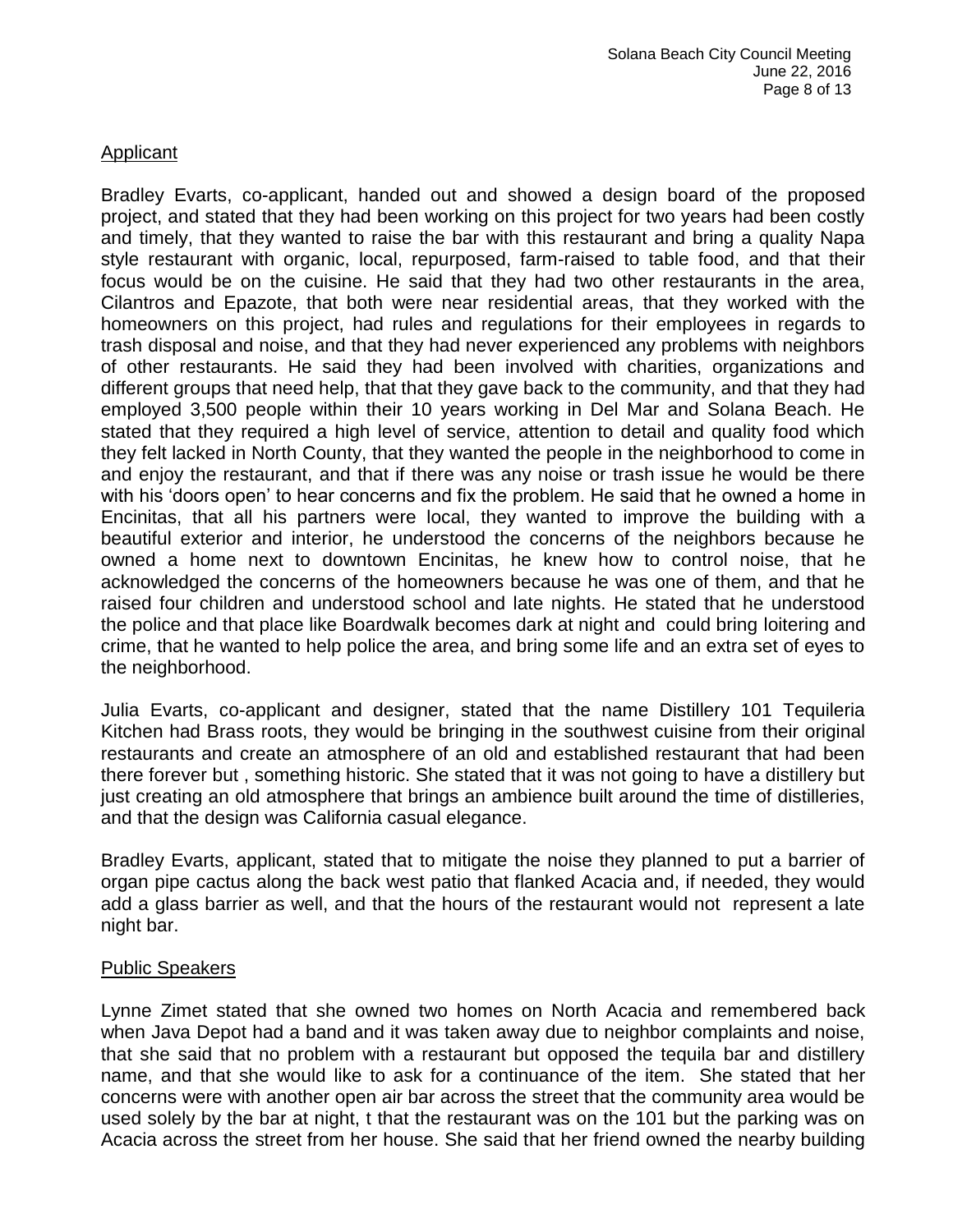and on occasion had to break up brawls in the parking lot, there was a small section of Acacia with houses and four of them were owned by single women so was is not comfortable having a bar across the street. She stated that Acacia had double sided parking, it was an undersized street, the project would increase traffic and add to the current parking issue, and that they should put in a restaurant and tone down the bar.

Greg Thomas said that he was a neighbor across the street had yet to be notified about the project but a neighbor notified him, and that he would like a continuance so there could be more time to review the project. He said that he was not opposed to a restaurant but thought that the Distillery 101 name was a poor choice, that the Tavern (Tidewater) was supposed to be a restaurant but it was a tavern, that the community area of this project would be at his front porch and would be incredibly loud, that utilizing the patio area would funnel sound into his home and that some sort of enclosure or sound dampening would be needed. He stated that he was not opposed to a commercial venture and that he would be happy to patronize the restaurant but that he wanted to enjoy his residence and that safety should be a priority. He said that he was for the project with certain noise abatement conditions being met.

Rachel Van Betten stated that that she lived on the corner of Estrella and Acacia and that her concern was regarding the noise and felt that the place should close at 10:00 p.m., that Acadia was not well lit, and that she was concerned about the extra traffic and the safety of the children who lived and played on the street. She stated that she was not opposed to a restaurant but was concerned that the bar faced the outdoor patio and wondered if they could switch around the floorplan to have the bar face Highway 101 to help mitigate the noise.

Michael Pfeiffer stated that he owned two properties in the area, one on N. Sierra and one on Hill Street and the he was concerned about the community, that he was pro-development and that he as sad to see Java Depot go, that noise from Tidewater could be heard at his home and it did not have a back patio, that an increase in bars in the area had led to a rise in loitering and drunken disorderly conduct, and that bringing another bar to the area raised safety concerns.

Dale Knott said that he lived on North Acacia and that this block did not have any developed curbs or sidewalks, that parking was already bad in the area and that it might now overflow in front of his house like during the Fiesta De Sol event, and that in the past people had urinated and left cups and trash on his street. He stated that his concern was that it would be a bar and not a restaurant, that it would draw people that would come to party, and that he liked the idea of an upscale eatery but the back patio would bring added noise to his neighborhood which was bad enough with Tidewater. He stated that he had been to Epazotes and that it was a place to party and that he hoped this place would be different.

Kelly Harless said that her house was on North Sierra, she did not receive a notice but that a lot of impacted neighbors probably did not know about the project, and that a continuance of the item would allow time for others to weigh in. She stated that she echoed the concerns of her neighbors, she liked the idea of a great restaurant but she was worried about the tequila tasting bar, distillery name and music. She said that in the past she had called the Sheriff due to issues with intoxicated people on her street, that the parking in the area was problematic, and that every weekend evening she heard people who had been at the bars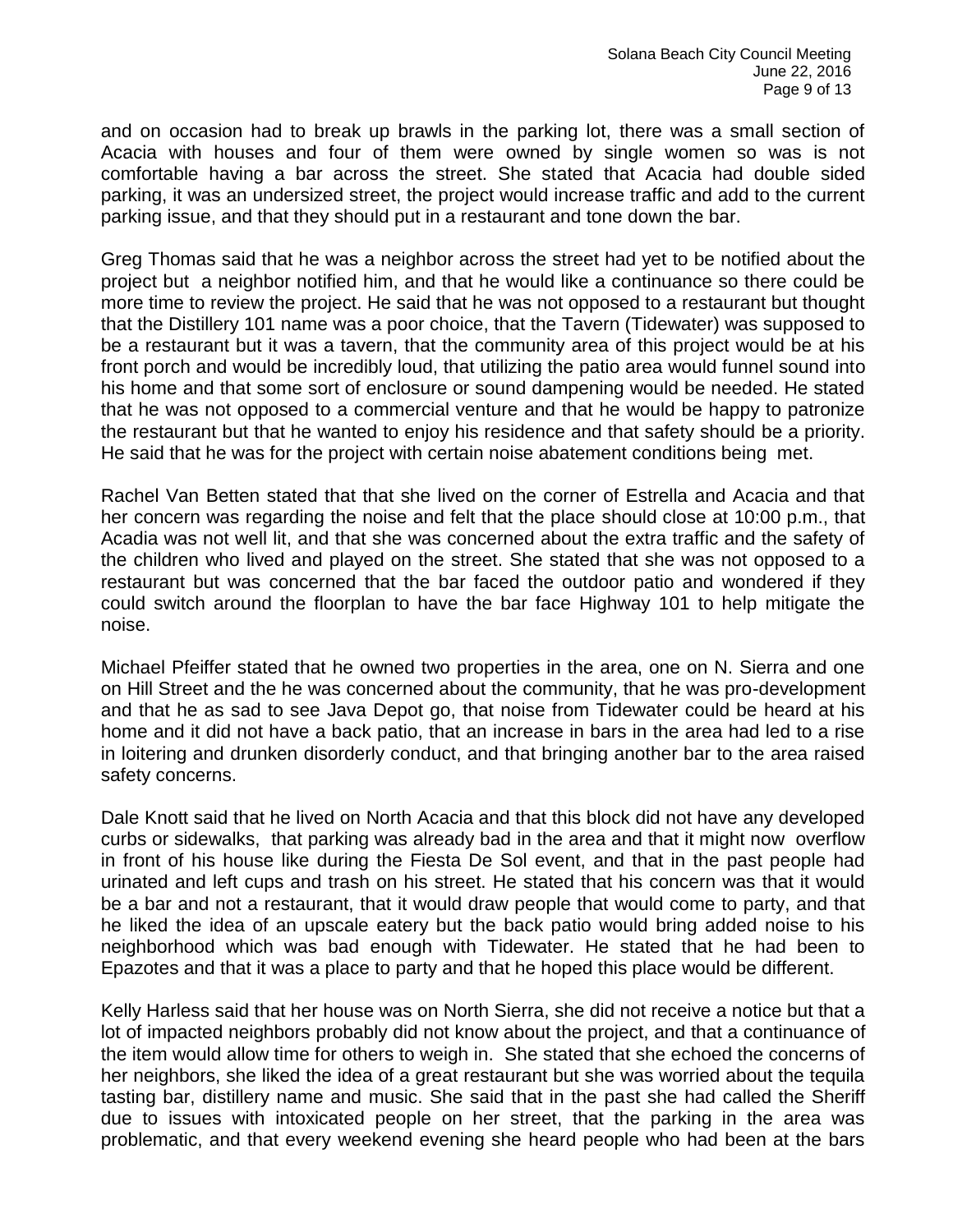walking up and down the street. She said that Encinitas had a lot of problems with eateries that ended up being bars and they were now taking measures to try and mitigate the impact.

#### Applicant Rebuttal:

Bradley Evarts, applicant, stated that he appreciated the opinions and understood the concern. He said that he has a good track record with 25 years of experience in the surrounding community, that their restaurants had won numerous awards, that their intention was to bring a fine restaurant to the community and that the Distillery name was only to create an aesthetic. He said that their track record shows that they follow through, police, instill rules and regulations with staff and employees, and that a continuance of the item would crush them as they had been working on the project for two years. He said they had a good plan and that they wanted to meet with homeowners and embrace them and if something was not working that they will fix it. He stated that he knew the noise ordinance and there would be no live music, that it was not a bar but a high-end restaurant with great service, and that he wanted to help comfort the homeowners and have them attend their restaurant.

Julie Evarts, applicant and designer, said that they wanted to listen to the residents and that it was hard to convey what they were trying to do which was to bring in a high end, beautiful, farm to table restaurant to the area, they were not looking to have a bar crowd and that the name was deceiving. She said that they wanted the residents to know they were listening, that they wanted to make it right, and wanted to add value to the community.

Mayor Zito said that on the topic of continuance he cannot internalize the impact to the applicant but that it could make conversation easier if they were to continue the item and give the applicant time to meet with residents.

Mr. Evarts agreed to continue the hearing in three weeks. He said that during that time he would meet with nearby residents to address their concerns and explain his plan to help mitigate their concerns.

Council and the applicants discussed some of the concerns and questions raised by the neighbors including a plan to install organ pipe cactus along the west side of the building as a sound barrier as well as a lot of foliage, adding a glass barrier if needed, that the applicant promised that the restaurant would not have live music, that it would have one or two TVs, there would be easy listening music in the background but no speakers on the exterior, and consider a valet service to help with parking, traffic, noise and patrolling of the parking lot. Discussion continued regarding that patrons would use one door to enter and exit the restaurant, the use of quiet signs, that the parking lot would be lit but there would be no lit signage, that trash removal would be managed for noise, and that the Distillery 101 was a brand name named after the tequila made in Mexico.

Discussion continued regarding brining back exactly how they would alleviate the noise with possible acoustical panels to buffer the sound, whether the west side windows were fixed, potentially having a valet service, that Staff define incidental tables if they were intended for full service or more of a takeout incidental use.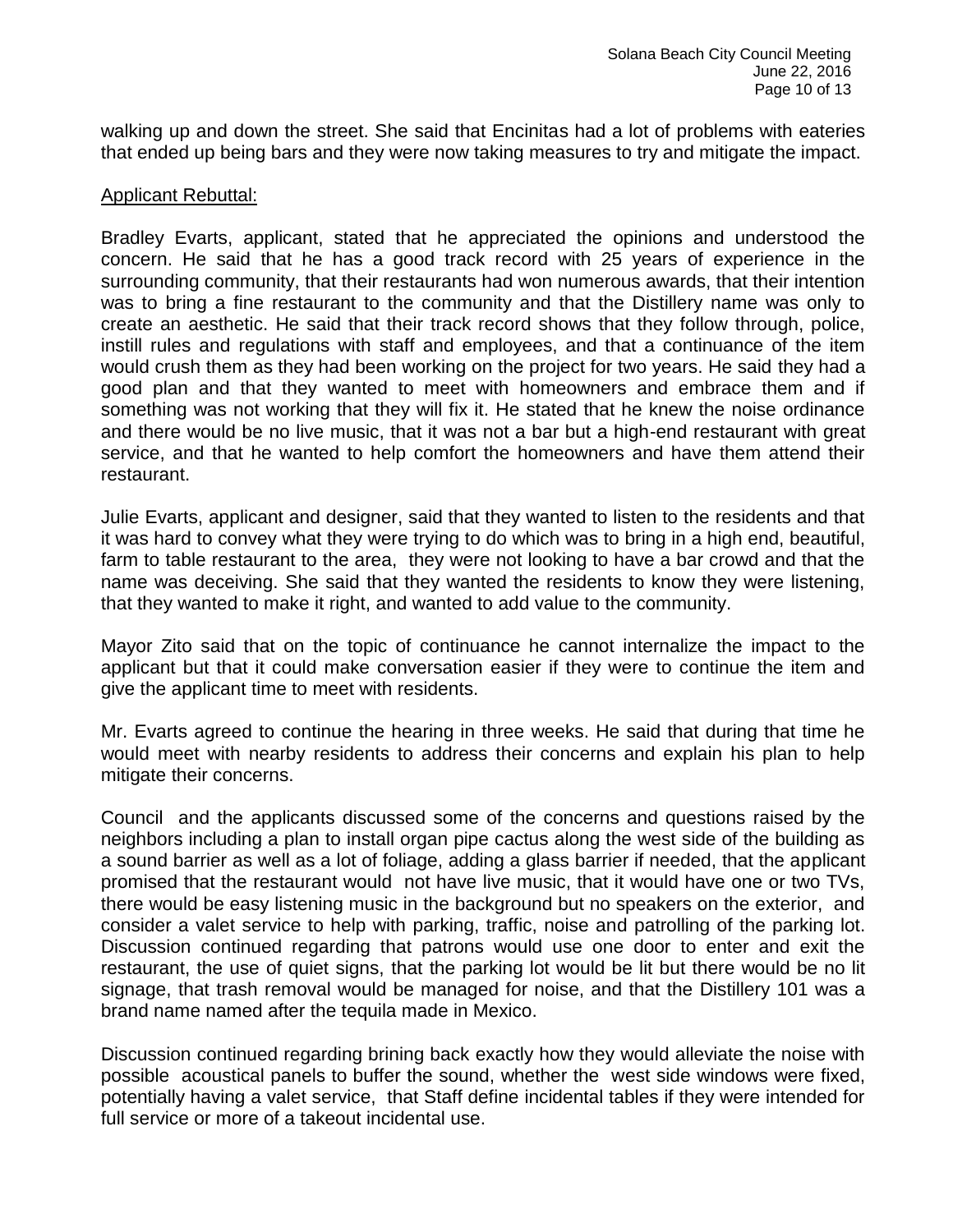Discussion continued regarding operating hours, what time would be an opportunity to stack the seating and move inside, that the patio hours might be conditioned separately, to have a community meeting and continue the item to July  $13^{\text{th}}$ .

**Motion:** Moved by Councilmember Heebner and second by Deputy Mayor Zahn to continue the hearing until a date certain of July 13, 2016 at 6:00 p.m. Approved 5/0. **Motion carried unanimously.**

# **C. STAFF REPORTS**: (C.1. - C.2.)

*Submit speaker slips to the City Clerk.*

#### **C.1. Introduce (1st Reading) Ordinance 461 Regulating Retail Pet Sales** (File 0200-20)

Recommendation: That the City Council

1. Introduce (1st reading) **Ordinance 461** amending Chapter 4 of the Solana Beach Municipal Code regulating the retail sale of dogs, cats and rabbits.

[Item C.1. Report \(click here\)](https://solanabeach.govoffice3.com/vertical/Sites/%7B840804C2-F869-4904-9AE3-720581350CE7%7D/uploads/Item_C.1._Report_(click_here)_06-22-16.PDF)

*Posted Reports & Supplemental Docs contain records up to the cut off time, prior to the start of the meeting, for processing new submittals. The final official record containing handouts, PowerPoints, etc. can be obtained through a Records Request to the City Clerk's Office.*

Greg Wade, City Manager, introduced the item and presented a PowerPoint (on file).

Elizabeth Oreck said that she was the national manager of puppy mill initiatives for Best Friends Animal Society and that kitten, puppy, and rabbit mills were in business to supply pet stores, that reputable breeders do not sell to pet stores and that this substandard breeding often led to genetic diseases and psychological problems which resulting in a lot of them ending up in overcrowded shelters due to emotional toll and high vet bills, that it was not just a humane issue but a consumer issue, that the viable alternative was for stores to stop selling animals from mills and transition to adoption models as many stores had already done. She said that restricting the sale of animals was a reasonable way to prevent poorly bred pets from entering the community protecting consumers and animals as well relieve the burden on local shelters that are supported by local taxpayers to subsidize the costs. She stated that this was a way to address a national problem locally and that they were so pleased that Solana Beach was joining other communities.

Keith Blackburn said he was a Carlsbad City Councilmember and had spent the last four years trying to get his City to pass a similar ordinance and they recently did, that he was then allowed to use Staff support to enact a statewide regulation, that it would begin with the county, and that he spoke to reiterate his experience.

**Motion:** Moved by Councilmember Heebner and second by Deputy Mayor Zahn. Approved 5/0 **Motion carried unanimously.**

#### **C.2. Community Choice Aggregation Program.** (File 0480-70)

Recommendation: That the City Council

1. Authorize the release of the RFQ/P for to solicit bids for the development and ongoing administration of a local CCA.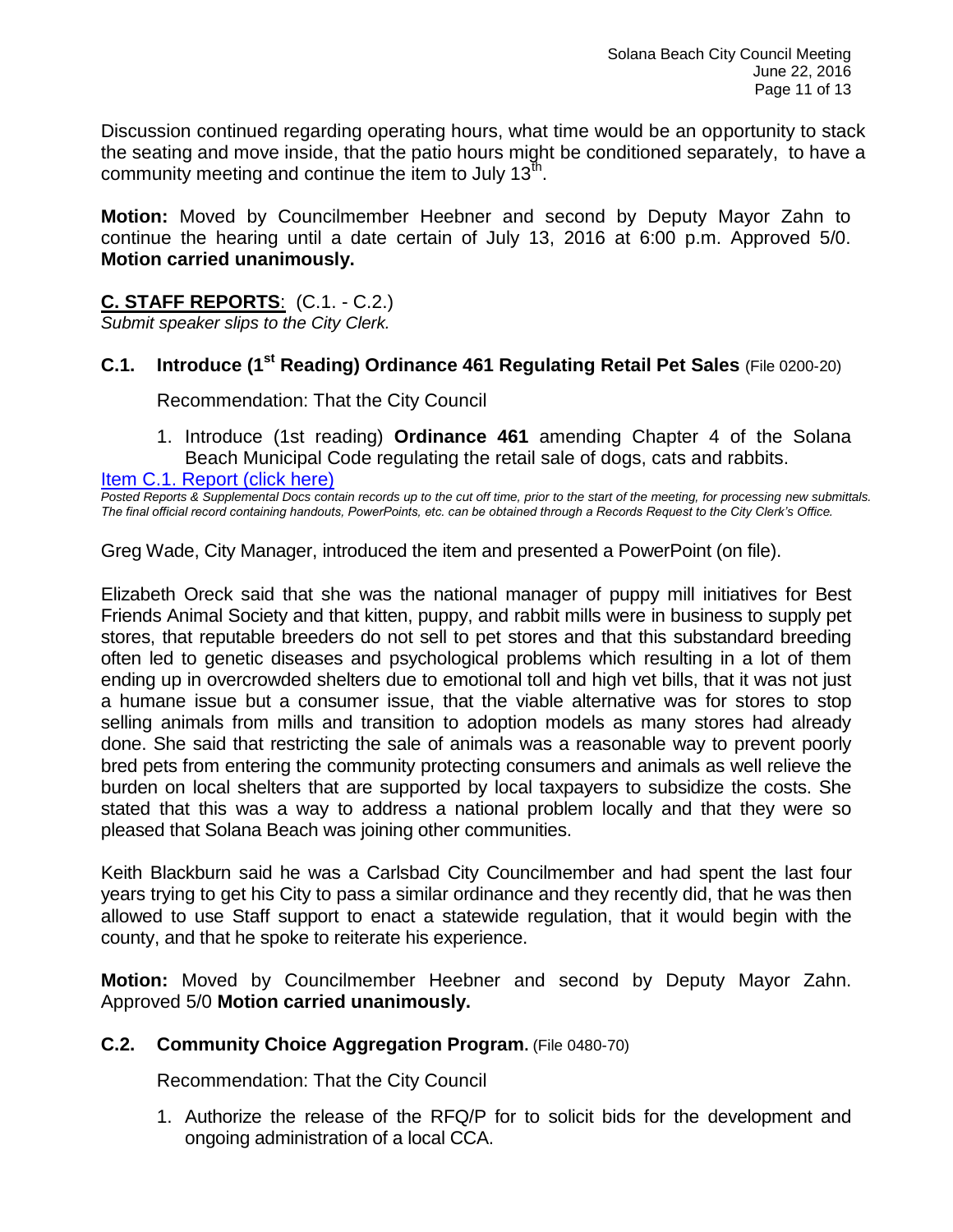#### [Item C.2. Report \(click here\)](https://solanabeach.govoffice3.com/vertical/Sites/%7B840804C2-F869-4904-9AE3-720581350CE7%7D/uploads/Item_C.2._Report_(click_here)_06-22-16.PDF)

*Posted Reports & Supplemental Docs contain records up to the cut off time, prior to the start of the meeting, for processing new submittals. The final official record containing handouts, PowerPoints, etc. can be obtained through a Records Request to the City Clerk's Office.*

Greg Wade, City Manager, presented a PowerPoint (on file) reviewing the item.

Council discussion ensued regarding the reference to local renewable v. nonlocal so it would be clear on where they would be coming from, that the objectives could include that it would be in line with the resident's interests, that the 2016 column included all those up to the date that it was prepared but to clarify this column, whether the proposer would obtain their own data which was difficult to get but that the data would probably be provided by the City from the data that was already obtained, and that the RFP would be out for six week and whether it would be enough time and that most experts had shared that it appeared to be enough and more than provided in other RFPs.

**Motion:** Moved by Deputy Mayor Zahn and second by Councilmember Heebner. Approved 5/0. **Motion carried unanimously.**

#### **COMPENSATION & REIMBURSEMENT DISCLOSURE:** None

GC: Article 2.3. Compensation: 53232.3. (a) Reimbursable expenses shall include, but not be limited to, meals, lodging, and travel. 53232.3 (d) Members of a legislative body shall provide brief reports on meetings attended at the expense of the local agency at the next regular meeting of the legislative body.

#### **COUNCIL COMMITTEE REPORTS:**

Council reported committee activities.

#### **Regional Committees: (outside agencies, appointed by this Council)**

- a. City Selection Committee (meets twice a year) Nichols, Zahn (alternate).
- b. County Service Area 17 Zahn, Marshall (alternate).
- c. Escondido Creek Watershed Authority Marshall/Staff (no alternate).
- d. League of Ca. Cities' San Diego County Executive Committee Nichols, Zahn (alternate) and any subcommittees.
- e. League of Ca. Cities' Local Legislative Committee Nichols, Zahn (alternate).
- f. League of Ca. Cities' Coastal Cities Issues Group (CCIG) Nichols, Heebner (alternate).
- g. North County Dispatch JPA Zahn, Nichols (alternate).
- h. North County Transit District Nichols, Heebner  $(1<sup>st</sup>$  alternate)
- i. Regional Solid Waste Association (RSWA) Nichols, Zahn (alternate).
- j. SANDAG Heebner (Primary), Nichols (1<sup>st</sup> alternate), Zito (2<sup>nd</sup> alternate) and any subcommittees.
- k. SANDAG Shoreline Preservation Committee Nichols, Heebner (alternate).
- l. San Dieguito River Valley JPA Zito, Zahn (alternate).
- m. San Elijo JPA Marshall, Zito (both primary members) (no alternates).
- n. 22<sup>nd</sup> Agricultural District Association Community Relations Committee Heebner, Nichols.

#### **Standing Committees: (All Primary Members)** *(Permanent Committees)*

- a. Business Liaison Committee Zito, Zahn.
- b. Highway 101 / Cedros Ave. Development Committee Heebner, Nichols.
- c. I-5 Construction Committee Heebner, Zito.
- d. Parks and Recreation Committee Heebner, Nichols.
- e. Public Arts Committee Nichols, Zito.
- f. School Relations Committee Marshall, Zahn.